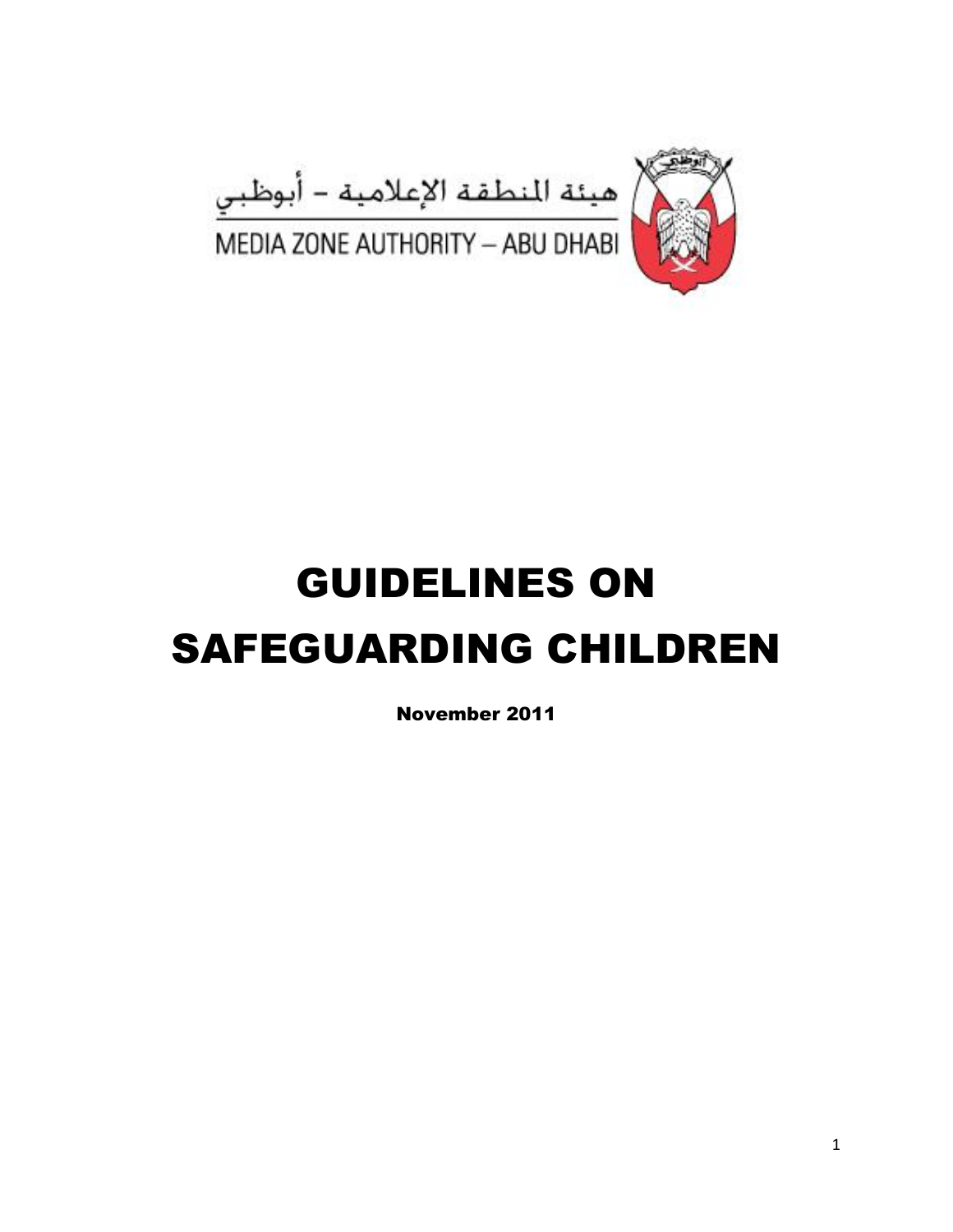## **INTRODUCTION**

The Media Zone Authority – Abu Dhabi ("the MZA") Child Safeguarding Guidelines ("the Guidelines") set out the standards and procedures which must be observed by anyone working in the Media Free Zone - Abu Dhabi when dealing with under-eighteens.

From the outset, the MZA is clear in acknowledging the role of the media and the part it plays in reflecting society. With this in mind, the Guidelines have been created to encourage and support the safe participation of children in content creation.

#### **KEY POLICY PRINCIPLE**

Both adults and children value and enjoy under-eighteens being portrayed and represented in content. Children form strong views and feelings from an early age and it is considered appropriate that these are seen and heard through their participation in content creation. However, the level of care that is due to each child must be considered carefully and be appropriate to the particular circumstances relating to them. The consequences of a child's participation should therefore be judged on a case by case basis, depending on age, maturity, capacity and individual circumstances.

There are a variety of ways in which children can be involved in content creation, ranging from, but not limited to, actors; as ad-hoc contributors; as members of an audience; as work experience placements; as participants generally in content; or by accessing and participating in, on-line content and services.

The Guidelines have been developed in such a way as to be consistent with, and to adhere to, worldwide best practice in the field of child safeguarding when creating content involving children. Irrespective of how and why children become involved within the MZA, the overriding principle is clear: *The dignity, welfare and safety of children is paramount and all children have a right to be safeguarded from harm and abuse.* It is therefore everyone's responsibility not only to ensure the safety and protection of children but to continue to promote the safeguarding of children with particular regard to any and all adults who come into contact with them. In order to facilitate this, the MZA recommends that anyone working in the Free Zone who intends to allow children to participate in content creation, develops documented internal guidelines for working with under-eighteens and that all relevant staff are made fully aware of them.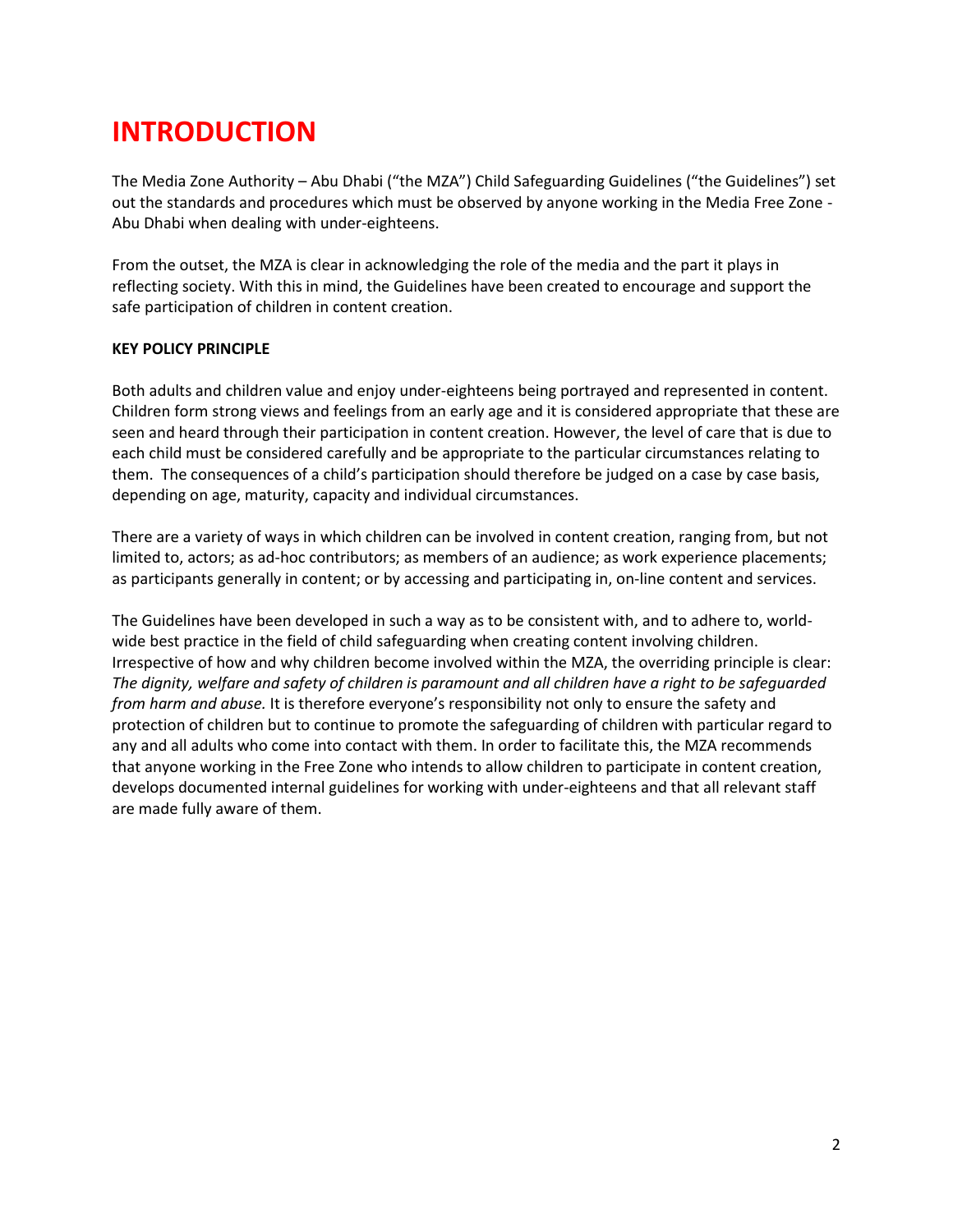

### **GUIDANCE CHART**

#### **GUIDANCE ON THE SAFEGUARDING OF CHILDREN: FOR ANYONE WORKING IN THE MEDIA FREE ZONE – ABU DHABI**

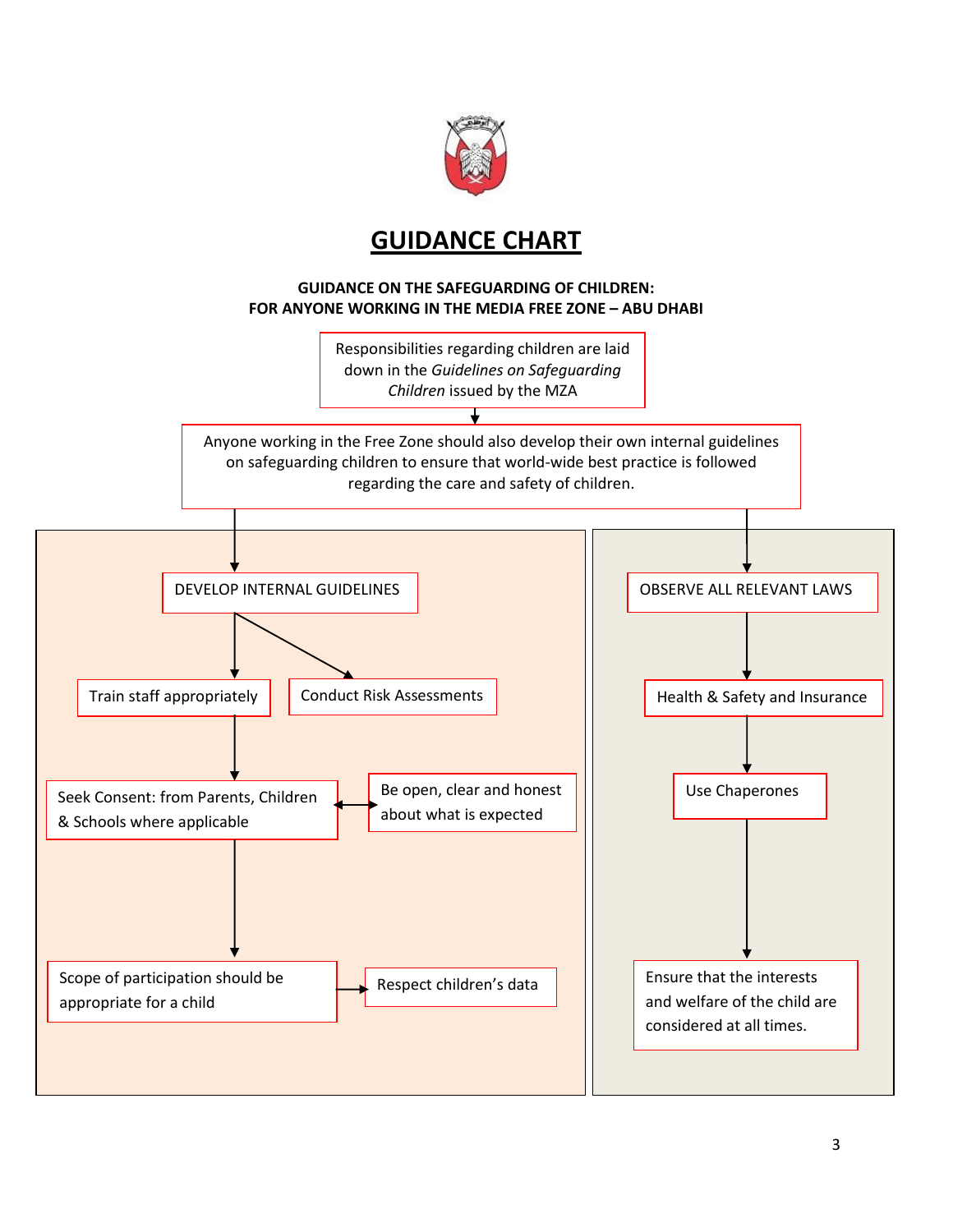#### **ADHERING TO THE GUIDELINES**

These Guidelines are intended to be of assistance in encouraging everyone working in the MZA to consider, and then put in place, any necessary and relevant internal procedures regarding the participation of children.

In areas of your business where contact with children is required and/or anticipated, you should consider nominating a person in authority, such as a Director or Manager, to be responsible for the implementation of, and adherence to, child safeguarding issues incorporated in both these Guidelines and your own internal guidelines. Adherence to the Guidelines in respect of safeguarding children includes, but is not limited to:

#### **1. CHILDREN'S WELFARE**

The welfare of children is paramount and all children have a right to protection from harm or abuse. You will be perceived by the audience you disseminate to, and in particular children and their guardians, as trusted representatives of a media organization. As a consequence due care must be taken with regard to the physical and emotional welfare and the dignity of children. In particular:

- (i) any potential safety risks should be assessed prior to the involvement of children;
- (ii) no distress or anxiety should be caused to the child through their involvement or participation;
- (iii) children should not be asked for their views on matters likely to be beyond their comprehension or capacity to answer e.g. of a private familial matter particularly without specific parental consent; and
- (iv) no identifying references to children involved in any on-going legal proceedings should be included in content.

#### **2. INFORMED CONSENT**

It is your responsibility to ensure that all lines of communication between staff, children and their parents and/or guardians are open and clear. You should:

- (i) obtain written consent (for the child to participate) from the child's parents, guardian, trustee and/or teacher;
- (ii) obtain, where practicable, the informed consent of *the child* to participate and consider the child's right to be heard and to decline to participate at any stage;
- (iii) clearly state the type of content the child is to feature in and what the child's participation would or could entail;
- (iv) make clear from the outset and throughout what the Licensee's expectations are of the child; and
- (v) ensure that participation is not *necessarily contingent* on any financial inducements beyond the payment of reasonable expenses and/or per diems e.g. for travel, accommodation, wardrobe, meals and refreshments.

#### **3. HEALTH AND SAFETY**

In terms of health and safety, you should: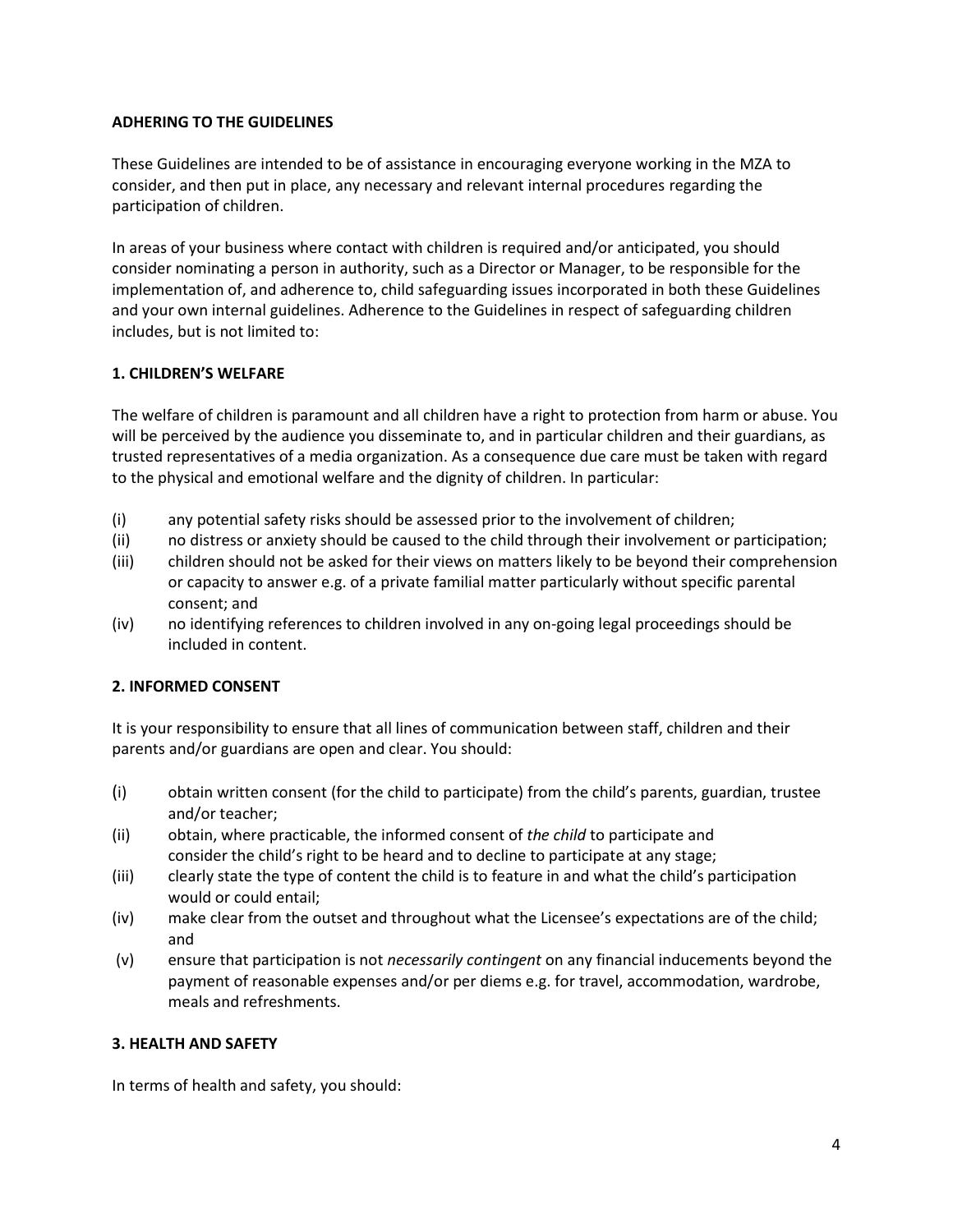- (i) develop internal health and safety policies and ensure the appropriate staff are trained on health and safety requirements;
- (ii) assess the risks to children and young people in relation to your activities;
- (iii) ensure that all staff employed by you who work or will work with children and young people are appropriately qualified and/or experienced;
- (iv) ensure that all staff employed by you including chaperones who work with children are subjected to appropriate background checks before commencing their involvement with children; and
- (v) assess each child's overall health before they participate, and monitor the child during the course of the assignment, taking into account the child's physical and psychological ability.

#### **4. SUPERVISION AND CHAPERONES**

In adhering to international best practice, you should understand and accept the duty of care required in respect of children. As a consequence, the use of chaperones is encouraged. You should:

- (i) ensure that appropriate care and supervision of the child during an assignment is provided by a chaperone or other suitably qualified adult e.g. a chaperone could be a parent, guardian or teacher. A parent could provide the role of chaperone if the parent agrees to be present throughout the duration of the child's involvement with you/your company;
- (ii) ensure that chaperones you employ (both male and female and who are not related to the child) either undergo some form of child safeguarding courses or have proven experience of working with children, such as teachers ;
- (iii) consult where necessary appropriately qualified adults (such as a head teacher) on the potential for any negative consequences of participation by children in particular whether any bullying could occur e.g. a child could be bullied by his peers if he does not perform well in a quiz or challenge; and
- (iv) ensure that no physical harm occurs to a child during its participation

#### **5. REGULATING THE PERFORMANCE**

It is important that you appropriately manage the expectations of children who participate in content creation and take account of the fact that the needs and limits of children of varying ages will differ. As a consequence, you should draw up an agreement between you/your company and the parents and/or legal guardian of the child that is relevant to the age of the child. It should clearly state the following:

- (i) the hours the child is required to participate including performance times and durations of performance and a clear breakdown of the hours related to participation, meal times and prayer and/or rest breaks. The following guidance is offered as a best practice example:
	- (a) children should participate no more than a maximum of six hours per day;
	- (b) if a child is participating for up to four consecutive hours it should be provided with at least two intervals: a meal break of not less than one hour and a rest/prayer break of not less than fifteen minutes; and
	- (c) no child should be present i.e. in creating content, for more than seven consecutive hours on any given day.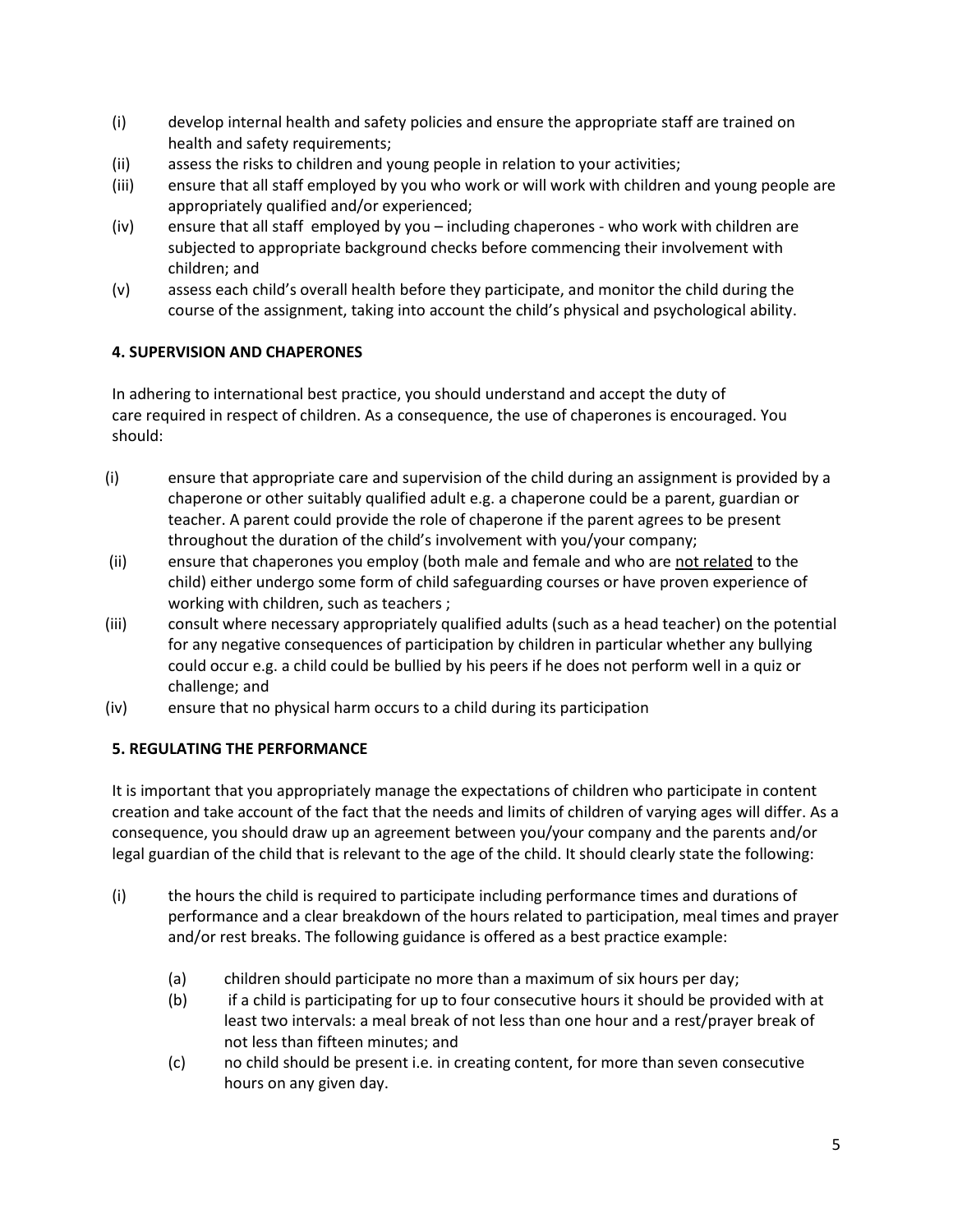- (ii) whether the content will be recorded, live or as-live and how it will be used; and
- (iii) depending on the nature of the content and the child's participation, you should provide appropriate information, before the content is disseminated, about how their contribution is to be used. In addition, if the content is going to be re-used at a later date in a (considerably) *different* context, the child and its parents should be informed.

#### **6. DATA PROTECTION**

You should put in place an up to date and adequate data protection policy to deal specifically with the collection of data associated with children. Such data is acquired not only through direct liaison with children who participate in content creation but also through general interaction via telephone calls, emails and/or a website. You should, where practicable:

- (i) keep a register of all children participating, detailing each child's personal information such as: full name and age, full name of child's guardian or trustee, the name of the child's chaperone, the child's place of residence and the project in which the child is involved;
- (ii) ensure that any data you have gathered is securely stored. Any hard copies of such data should be stored in a locked cabinet and any data that is stored electronically should be kept on a secure server that is password protected; and
- (iii) limit access to data relating to children only to those staff with a specific business need to access it i.e. it should not be provided to any unrelated third parties.

#### **7. COMPETITIONS**

(i) the willingness of children to 'compete' should not be compromised for financial or commercial gain so as to compromise the moral integrity of the child or put them under unacceptable distress and/or duress.

#### **8. EDUCATION**

A child's schooling is important. With regard to approaching under-eighteens, and irrespective of parental consent, it is your duty to ensure that permission for the child to be absent (particularly for extended periods) from school has been granted by the teacher and/or head teacher concerned.

You should also ensure you make yourselves aware of any relevant and/or applicable legislation concerning children. In particular you should ensure that:

- (ii) permission for children to be absent from school for any length of time is requested and granted – before they are absent; and
- (iii) children do not fall behind with their schoolwork and/or studies as a consequence of their participation. If children are likely to be required during term-time, you should consider informing the school of the maximum duration of the child's anticipated absence from the school and establish whether extra tuition and/or homework would be required.

The MZA will act according to its duties specified in Law No. 12 of 2007 and its powers under the Licensing Regulations 2012. In establishing the Guidelines, the MZA draws Licensees' attention to the legislative background that has informed them including: the UAE Constitution, UAE Labour Law, UAE Penal Code, UAE Civil Code and the UAE ratification of the Geneva Convention C138 Minimum Age Convention. Licensees are fully responsible for ensuring that they comply with all relevant MZA and UAE laws and Regulations.